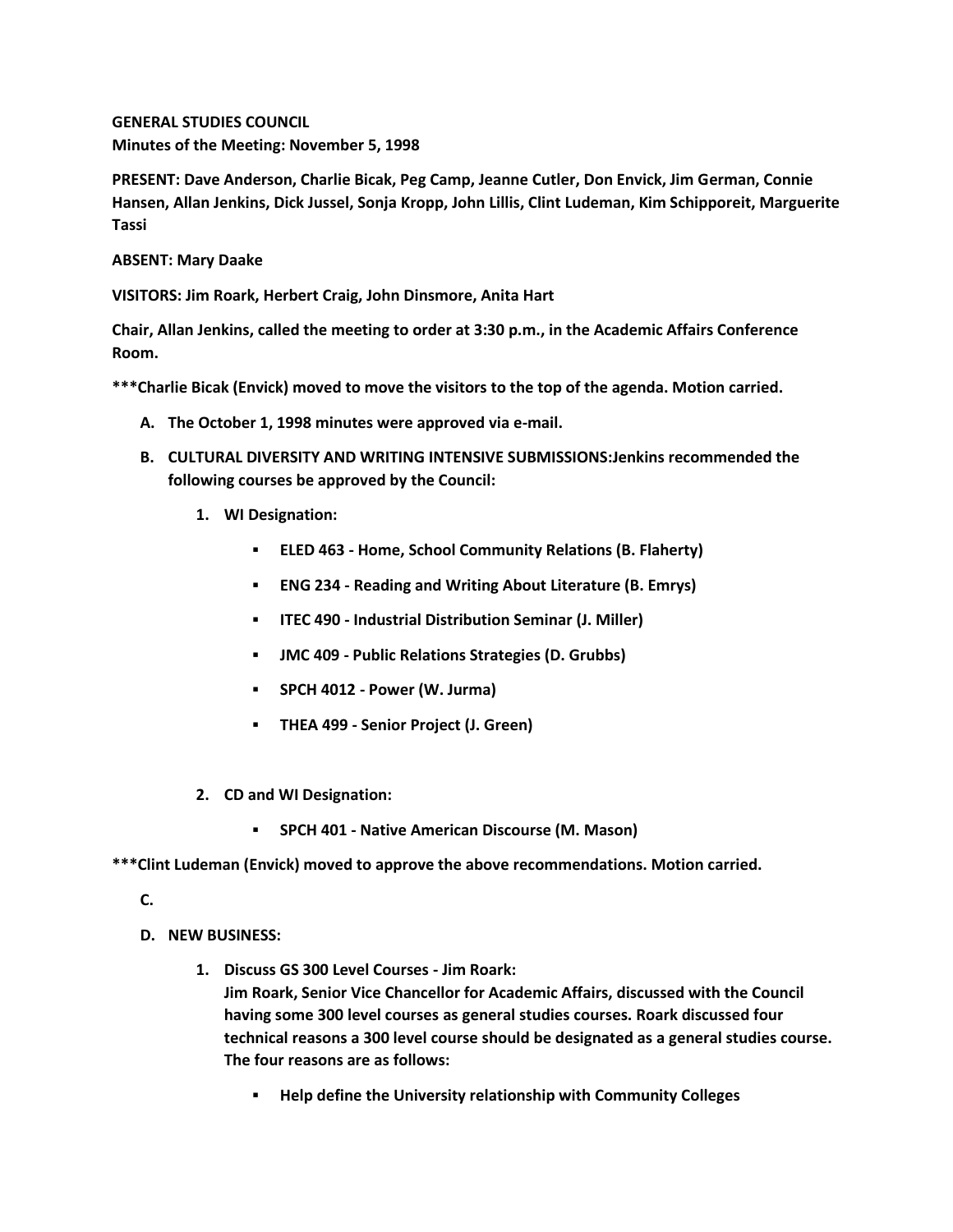- **Distribution of student credit hours by shifting some students into upper division courses**
- **Help students meet 300/400 level institutional requirements**
- **Better match with student's ability**

**Jenkins suggested forming a committee to work out some of the details.**

**2. Discuss Special WI Requirements in Modern Languages and Art - Herbert Craig, Anita Hart, John Dinsmore: Herbert Craig, Modern Languages, discussed with the Council the WI guidelines for courses conducted in languages other than English. Craig stated that when students write in their second or third language, it requires more time and effort than when they write in their first language. It takes the student longer to compose a text and the** 

**Craig requested that the total number of words for a WI courses be reduced from 5000 to 4000 for French, German, and Spanish courses.**

**check for the correct grammar, spelling, organization, and style.** 

**The Council discussed this issue and suggested Modern Languages put together a proposal and submit it to the Council for a formal decision at the December GS meeting.**

**John Dinsmore, Art, proposed an alternative for satisfying the WI requirement by acknowledging linguistic and aesthetic literacy for the Departments of Music & Dance, and Art & Art History. The Department of Art & Art History is proposing the majors in art be permitted to count the successful completion of ART 499, Senior Exhibition, as three of their twelve required hours of WI courses.**

**The students in ART 499, Senior Exhibition, are required to exhibit proficiency in both linguistic and aesthetic literacy. Therefore, the students in ART 499, would receive WI credit by expressing themselves in art rather than words.**

**After considerable discussion by the Council, Jenkins will inform Dinsmore that the Council is not inclined to approve this type of course for WI designation at this time.**

- **3. Assessing General Education Questionnaire: Jenkins distributed the Assessing General Education Questionnaire to the voting council members. The Council was directed to answer the eighteen questions and bring the questionnaire to the GS meeting in December for review.**
- **E. OLD BUSINESS:**
	- **1. Update on Requirement to Force Students to Take ENG 101 and ENG 102 Prior to Jr. Status - Kim Schipporeit: Academic Affairs decided not to make ENG 101 and 102 a requirement prior to the student's junior year. Advisors are recommended to encourage students to take the courses early in their college career.**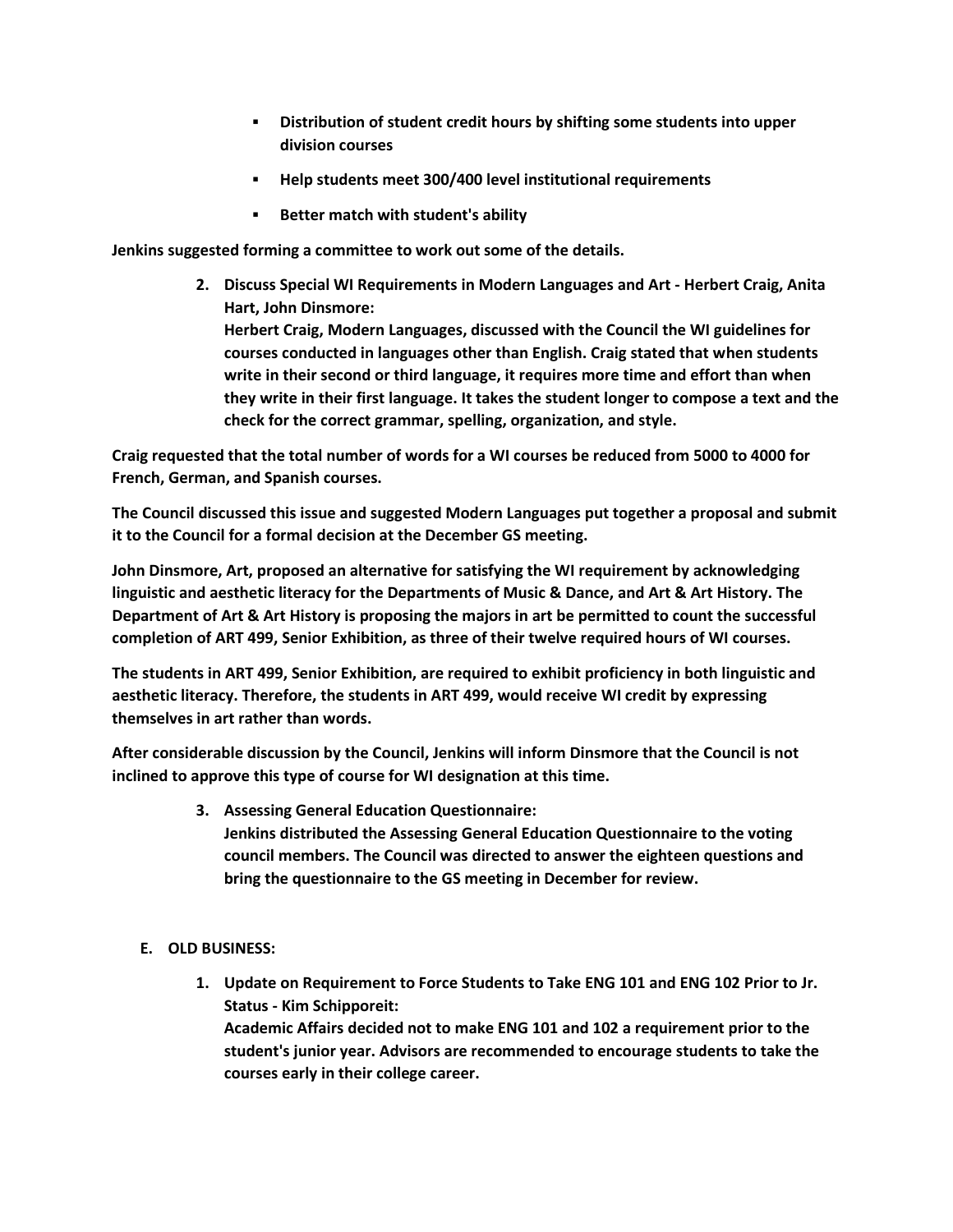**2. Consider GS Course Submission Procedure: Jim German (Envick) moved to approve the procedure for submitting courses for consideration as new General Studies courses. Motion carried.** 

**The document is as follows:**

## **SUBMISSION OF COURSES FOR CONSIDERATION AS NEW GENERAL STUDIES COURSES**

**The General Studies Program must respond to changing circumstances yet maintain sufficient stability that students may complete the program without undue confusion. To accommodate change, the General Studies Council will consider the submission of new courses under the following circumstances.**

- **0. The course must be an active UNK offering.**
- **1. The department must provide a written explicit description of the course detailing how it meets the established General Studies criteria at both the program and perspective level. The proposal must include the following:** 
	- **Evidence that student objectives are consistent with program and perspective criteria**
	- **Description of the teaching strategies employed**
	- **Plan for assessment of student outcomes compatible with the criteria**
	- **Plan for assessment of the course's achievement of the criteria**
- **2. The submission must include evidence of support from:** 
	- **1. The Department**
	- **2. The College Academic Affairs/Educational Policy Committee**
	- **3. The Dean's Office**
- **3. The Chair of the submitting department must meet with their college representatives on the General Studies Council, and the proposal should come forward only with the support of these representatives.**
- **4. Timing of submissions must be compatible with the printing of the UNK Undergraduate Catalog.** 
	- **1. The Council will consider submissions during the Spring semester proceeding the publication year of the Undergraduate Catalog.**
	- **2. Final action by the General Studies Council will be no later than September following the open submission period.**